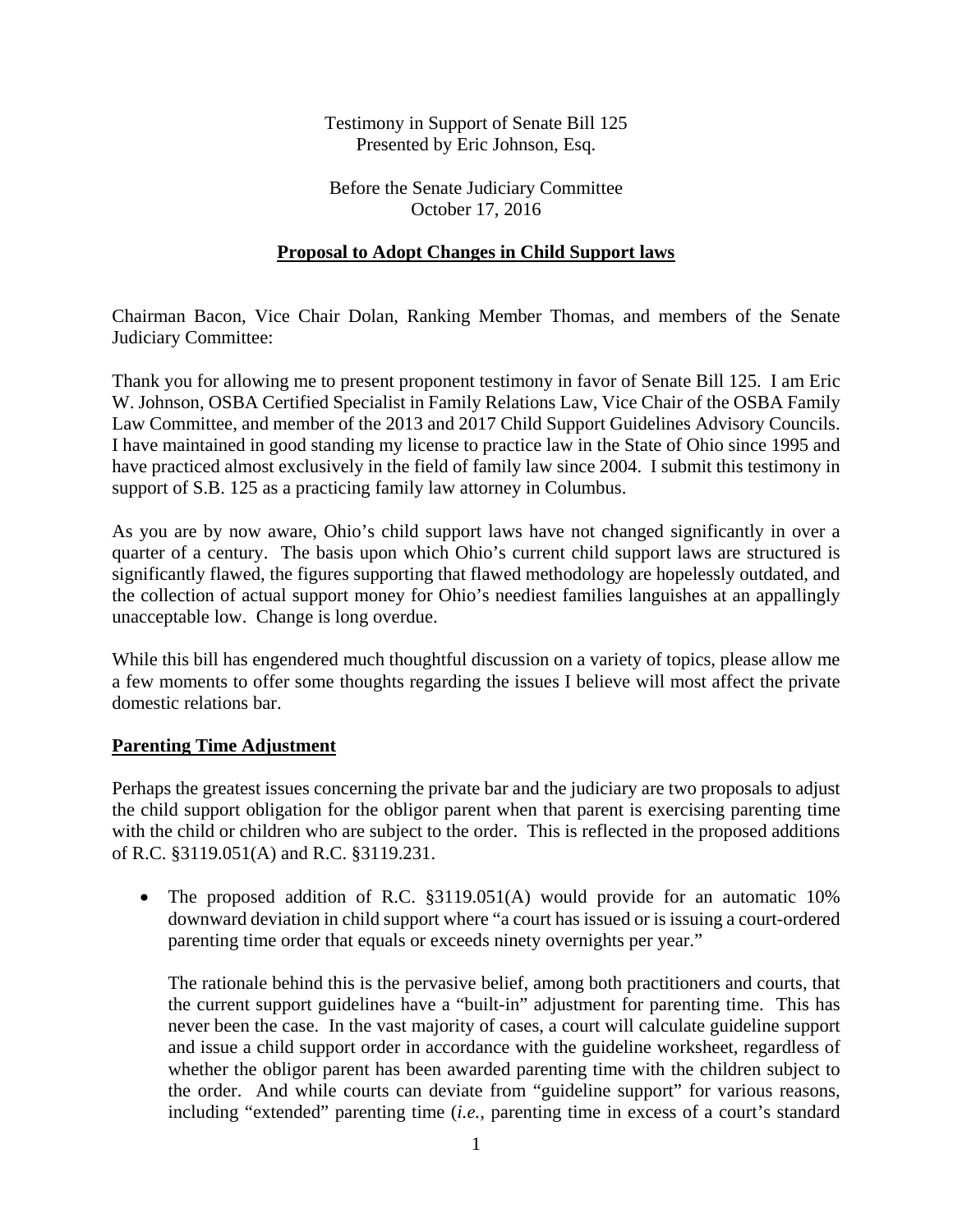parenting time order), surveys taken of representative Ohio county courts and Child Support Enforcement agencies show a sporadic application of deviations to child support orders due to extended parenting time orders (or any other reasons, for that matter).

The current guidelines do not recognize certain costs of raising a child travel with that child. Instead, all of the combined support obligation for a child is shifted into the obligee's household, leaving the obligor to not only pay the support order, but additionally pay for the child's expenses when exercising parenting time. This is a fundamental error, making it more difficult for many obligor parents to meet their obligations and, in some instances, discouraging (or even preventing) the otherwise interested and involved parent from exercising all parenting time to which he or she is entitled.

The reasoning for the 10% approximation for the support adjustment has been adequately addressed in other written and oral testimony before you, as has the explanation for the determination of the ninety (90) overnight threshold before the adjustment kicks in. As importantly, however, it should be noted this threshold will not encourage litigation, as I am unaware of any court whose "standard" parenting time order or orders provide for fewer than 90 overnights of parenting time.

A concern has arisen regarding R.C. §3119.051(B) and the proposal that, "[a]t the request of the obligee, a court may eliminate a previously granted adjustment established under division (A) of this section if the obligor, without just cause, has failed to exercise courtordered parenting time." This concern has been couched as a due process argument that support obligors will have the 10% adjustment removed by the court simply upon an allegation by the obligee that the 90-day threshold is no longer being met. This concern is unwarranted. A court or party invokes the continuing jurisdiction of a court to modify its child support orders pursuant to Civ.R. 75(J), which provides, in relevant part, "The continuing jurisdiction of the court shall be invoked by motion filed in the original action, notice of which shall be served in the manner provided for the service of process under Civ. R. 4 to 4.6." Thus, the support obligor must be notified and given the opportunity to participate in any proceedings to remove this 10% adjustment.<sup>1</sup>

 Of greater concern to the bar (and, it seems, the judiciary), is the language in S.B. 125 regarding what would be termed "extended parenting time," or, as it has been judiciallydefined, parenting time in excess of a court's standard order. Quite often, the argument opposing this provision is couched in the catchy phrase, "trading dollars for days." While such a practice would rightfully be frustrating to practitioners and judges alike, S.B. 125 as currently written does not encourage such an offensive concept.

R.C. §3119.231 as proposed would require a court to issue findings of fact whenever a "substantial" deviation (beyond the 10% provided by proposed R.C. §3119.051(A)) is not granted. This differs greatly from the initial draft of this legislation as set forth in last session's S.B. 262. That bill mandated the court grant a "substantial" deviation or issue

 $\overline{a}$ 

<sup>&</sup>lt;sup>1</sup> To be fair to other criticism of proposed R.C. §3119.051(B), the reference to the failure "to exercise court-ordered parenting time" should likely be simply changed to the failure "to exercise court-ordered parenting time that equals or exceeds ninety overnights per year."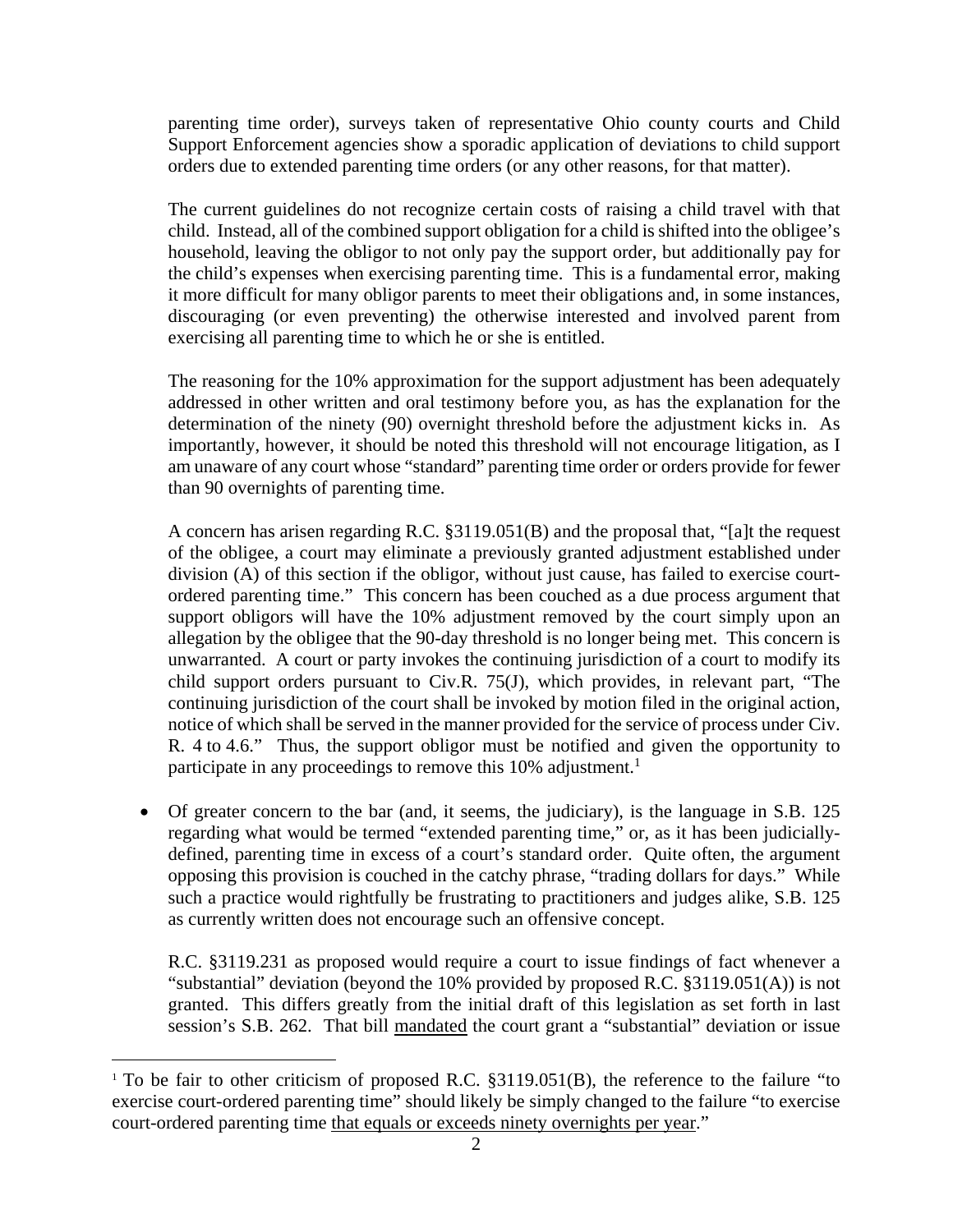findings of fact if it did not, essentially creating a three-tiered system whereby  $(1)$  no deviation was automatically granted for parenting time of less than a court's standard order, (2) a 10% deviation was granted when parenting time was ordered between the court's standard order and forty percent (40%) of the overnights, and (3) a substantial deviation was mandatory for parenting time orders exceeding 40% of the overnights. (The court continued to retain *discretion* to deviate from guideline support in scenarios (1) and (2).) S.B. 262's proposed deviation structure did indeed create a true "dollars for days" concern, at least at the 40% overnight "cliff," and was rightly criticized by Ohio's judges and family law practitioners alike.

S.B. 125 recognizes the flaws of its predecessor and eliminates the expected battle to obtain a magical number of overnights, a battle that would often have been motivated on one side, the other, or both by anything but the best interests of the affected children. Instead, proposed R.C. §3119.231 provides, "If court-ordered parenting time is equal to or exceeds one hundred forty-seven overnights per year, the court shall consider a substantial deviation. If the court does not grant a substantial deviation from that amount, it shall specify in the order the facts that are the basis for the court's decision."

This language requires only that a court "consider" a substantial<sup>2</sup> deviation in child support when a parent will be exercising approximately 40% of the overnights with the children. It does not require a deviation or impose on a court's discretion to deny an additional deviation. A court may fairly determine a further deviation is not in the best interests of the children. The proposed language merely requires a court to explain, to the highlyinvolved and interested parent, why a deviation is inappropriate even where that parent is exercising substantial, quality parenting time with the children.

What would a fight over 145 overnights versus 150 overnights get you? At best, only an explanation regarding why an additional child support deviation is not appropriate. And remember a court, pursuant to existing R.C. §3119.22, always retains the discretion to grant a deviation under any circumstances and according to any of the sixteen factors enumerated in R.C. §3119.23, including the amount of extended parenting time. A parent has the same exact rights to argue for, and the court has the same exact obligation to consider, a deviation whether or not that parent is exercising parenting time of 147 nights or greater.

#### **Increase in the Basic Child Support Schedule**

 $\overline{a}$ 

This committee has been repeatedly reminded the child support guidelines have not been updated in over a quarter of a century. The antiquated support schedule (the "table") contained in current R.C. §3119.021 is not only based on inaccurate data pertaining to the cost of raising children and contemplates an unworkable self-support reserve, its cap of combined household income at \$150,000 is no longer manageable considering 2017 incomes.

<sup>&</sup>lt;sup>2</sup> As others have pointed out, the term "substantial" is undefined, opening the door for further conflict and perhaps requiring the development of a judicially-created meaning that would occur over the course of a few years and appellate court cases. I would simply propose this term be changed to require consideration of an "additional" deviation.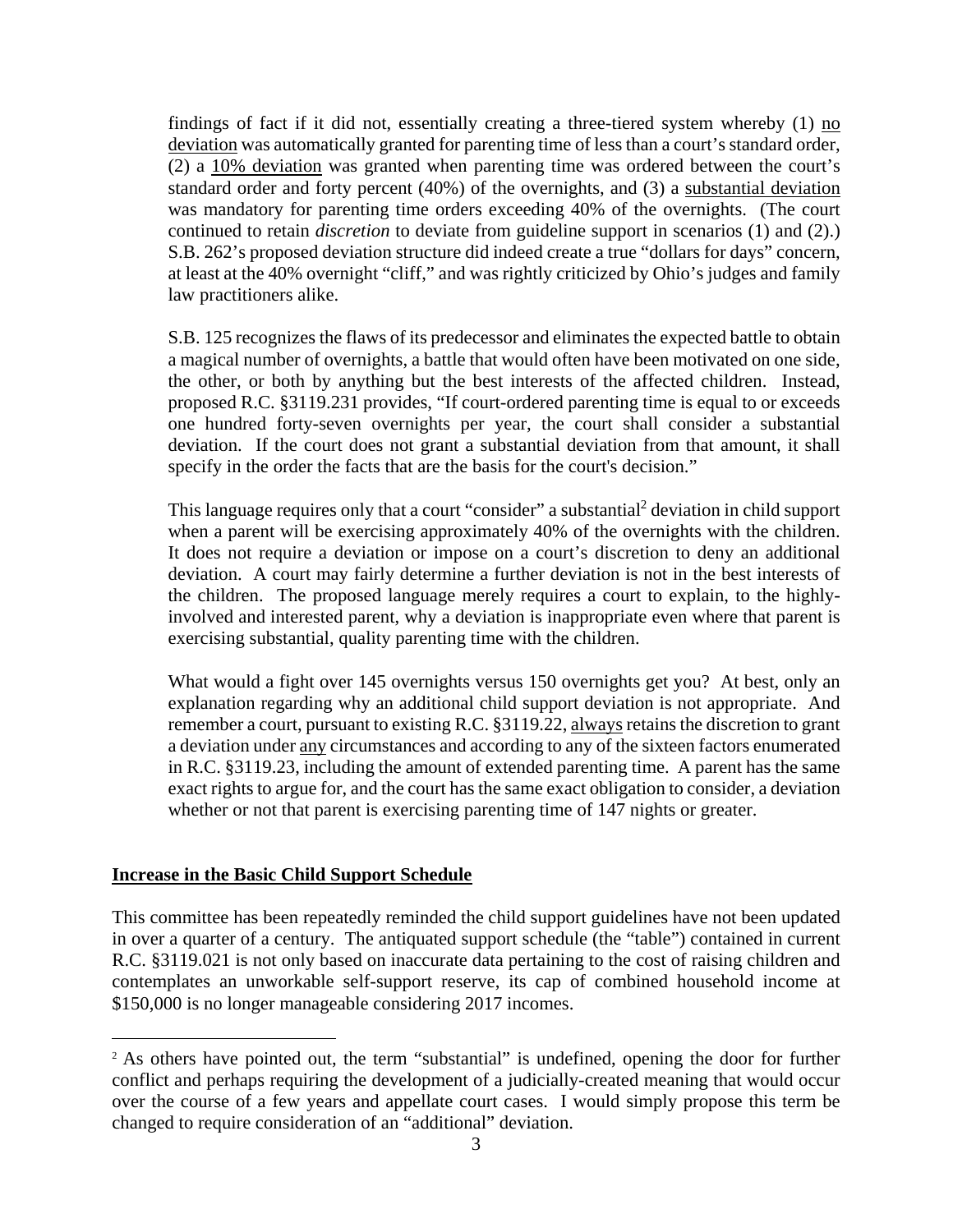Currently, if the parents' combined incomes exceed \$150,000 per year, the court or child support enforcement agency must determine the obligor's support obligation on a case-by-case basis. Though the amount of support ordered shall not be less than that imposed by the guidelines (absent a finding supporting a downward deviation), the court or agency is provided little guidance in setting a support order other than to "consider the needs and the standard of living of the children who are the subject of the child support order and of the parents." As you might imagine, this creates a substantial disparity in orders across the state that are based on very similar fact patterns.

Few of us need further information than provided by our memories to know times were quite different back when the current support table was created. A combined household income of \$150,000 was substantial and generally anomalous back then. That is not so much the case now. According to figures provided by the U.S. Census, median incomes for Ohio families in 1989 were as follows:

Married-couple with children:

| • Including earnings of wives: $3$           | \$50,613 |
|----------------------------------------------|----------|
| • Excluding earnings of wives:               | \$38,124 |
| Male householder with children, no spouse:   | \$34,646 |
| Female householder with children, no spouse: | \$17,651 |

By 2016, those figures had significantly increased. Median incomes for similar Ohio households last year were:

Family households:

 $\overline{a}$ 

| • Married-couple:                       | \$87,057 |
|-----------------------------------------|----------|
| Female householder, no husband present: | \$41,027 |
| Male householder, no wife present       | \$58,051 |

These figures show the median income for Ohio families with married parents increased approximately 48% in the years since the child support table was last published. Figures for singlemother and single-father households increased approximately 132% and 68%, respectively. Yet our flawed and inaccurate table has not budged during this time. No longer can a combined family income of \$150,000 or more be considered unusual in light of these increases in earnings. In 1989, that cap represented almost three times the median income of a married, two-parent family. Now it is merely 1.7 times that income amount.

Nevertheless, Ohio's courts and agencies are forced to "wing it" when it comes to setting support amounts for combined incomes of more than \$150,000. This often results in a default to ordering support as calculated by the child support worksheet—thus perhaps providing less support than necessary—or causes substantial disparity and unpredictability in orders that are currently created

<sup>&</sup>lt;sup>3</sup> The Census Bureau's term, not mine. Did I mention times were different back then? (All terms used are those provided by the Bureau.)